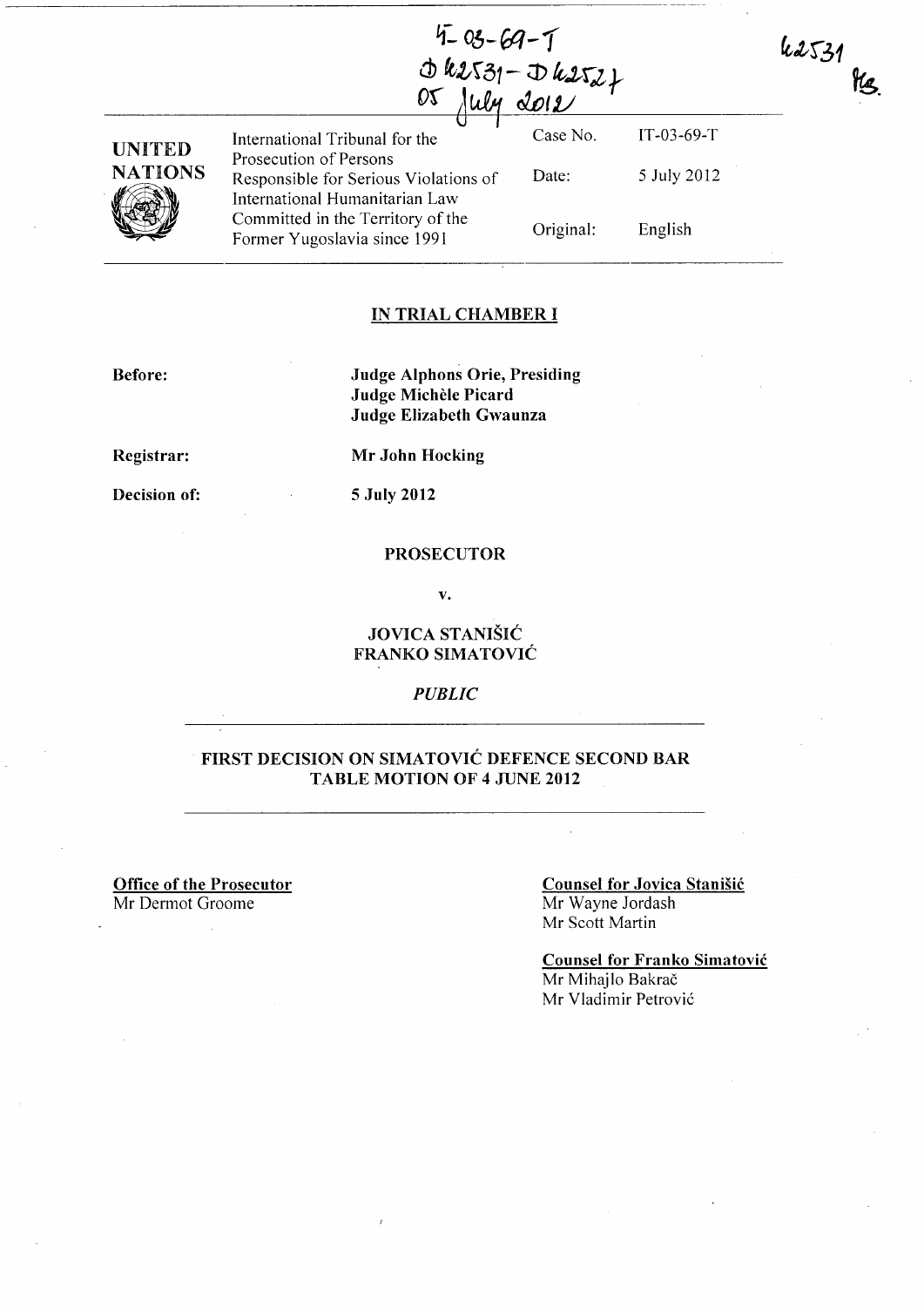# **I.** PROCEDURAL HiSTORY

--------------------------~ -~-----~-

1. On 4 June 2012, the Simatovi6 Defence ("Defence") filed its Second Bar Table Motion ("Motion").<sup>1</sup> On 5 June 2012, the Prosecution requested, through an informal communication to the Defence, to inspect the original version of the document bearing Rule 65 ter no. 2D01712, the passport of Franko Simatović ("Accused"), so that it could consider its response to the Motion. On 18 June 2012, the Prosecution responded ("Response").<sup>2</sup> On 21 June 2012, the Defence filed a request to reply to the Response ("Request to Reply"), and informed the Prosecution in an informal communication that the original passport would be available for inspection by the Prosecution during the following week.<sup>3</sup> On 22 June 2012, in an informal communication, the Defence advised that it had uploaded a complete version of the passport, including a translation of pages 30 and 31, as document bearing Rule 65 ter no. 2D01718. On 29 June 2012, the Prosecution confirmed through an informal communication that it had received the original passport. On 4 July 2012, the Prosecution noted in an informal communication that it will not be supplementing its Response.

2. In the present Decision, the Chamber will deal with the documents bearing Rule 65 ter nos 2001716,2001717, and 2001718. The Chamber will issue a further decision on the remainder of the Motion in due course.

### **H.** SUBMISSIONS OF THE PARTiES

3. The documents bearing Rule 65 fer nos 2D01716 and 2001717 are informal communications received by the Stanišić Defence and the Prosecution respectively, purportedly from witness JF-057.<sup>4</sup> The Defence submits that these documents are relevant to the credibility of witness JF-057.<sup>5</sup> While the Prosecution does not oppose the admission of these documents, it submits that the witness's evidence is substantially corroborated by other evidence on the trial record and therefore these documents do not undermine the witness's testimony.<sup>6</sup>

4. The document bearing Rule 65 *ter* no. 2D01718 is a copy of the passport of Franko Simatovi6 ("Accused"). The Defence submits that this document is relevant because it demonstrates that the Accused was in Greece from 14 July 1995 to 2 August 1995 and therefore did not play a

Simatovi6 Defence Second Bar Table Motion with Confidential Annex, 4 June 2012.

Confidential Prosecution Response to Simatovi6 Second Bar Table Motion, 18 June 2012.

 $\overline{\mathbf{3}}$ Confidential Defence Request to File a Reply to Prosecution Response to Simatovi6 Second Bar Table Motion with Annexes, 21 June 2012.

 $\overline{4}$ Confidential Annex to the Motion, p. 41088-41087.

 $\overline{\mathbf{5}}$ Ibid.  $\ddot{\rm 6}$ 

Response, para. 5.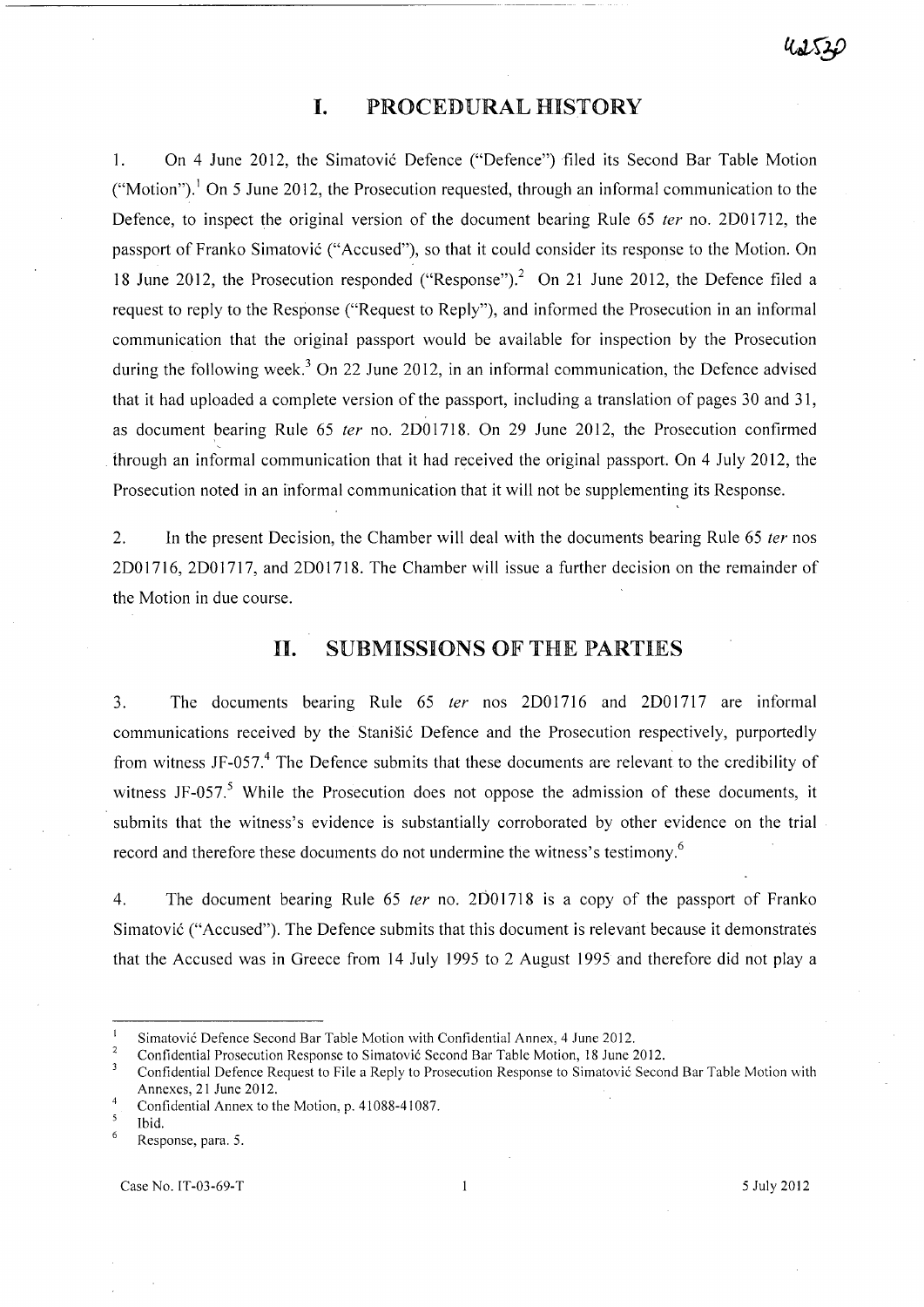# hateg

role in the events in Bosnia and Herzegovina or Croatia during this period.<sup>7</sup> The Defence submits that only after witness Dejan Plahuta testified did the Accused remember that he had travelled to Greece during the second half of July 1995.<sup>8</sup> The Accused then informed his Counsel of this fact and that a copy of his passport was available.<sup>9</sup> Thereafter the Defence sought and found a copy of the Accused's passport.<sup>10</sup>

5. The Defence submits that it does not seek to use this document as a defence of alibi as per Rule 67 (B)(i)(a), but that instead it wishes to use this document to challenge the evidence of witness Goran Stoparić and witness JF-024 in relation to the whereabouts of the Accused in the second half of July 1995.<sup>11</sup> The Defence submits that if the Chamber finds that the exhibit could be treated as a defence of alibi, Rule  $67$  (D) was complied with by the Defence.<sup>12</sup>

6. The Prosecution opposes the admission of this document pursuant to Rules 65 *ter* (G) and 67 of the Rules of Procedure and Evidence ("Rules").<sup>13</sup> The Prosecution notes that the document is not included on the Simatovi6 Defence Rule 65 *ter* (G) exhibit list filed on 6 June 2011, and that it received notice of the document on 4 June 2012, which was the last day of the Defence case.<sup>14</sup> They assert that there is no good cause for amending the 65 *ter* exhibit list to include the document because the source of the document is the Accused, who would have had access to the document throughout the proceedings. $15$ 

7. The Prosecution submits that the Defence failed to notify the Prosecution of its intent to offer a defence of alibi, nor has it sought to lead evidence in relation to this document or on the actions of the Accused whilst abroad.<sup>16</sup> The Prosecution also notes that there is no mention of the Accused travelling abroad during the indictment period in the Simatović Defence Pre-Trial Brief.<sup>17</sup> Finally, the Prosecution submits that the relevance of the document is unclear.<sup>18</sup> Since the document is an official diplomatic passport, there is no reason to suggest that the travel was not related to the official duties of the Accused. <sup>19</sup>

### In. APPLICABLE LAW

 $\overline{7}$ Confidential Annex to the Motion, p. 41087.  $\overline{\mathbf{8}}$ 

Request to Reply, paras 7-8.  $\overline{9}$ 

Request to Reply, paras 7-8.

 $^{10}$  Request to Reply, para. 8.

 $11$  Request to Reply, para. 9.

 $^{12}$  Request to Reply, para. 10.

 $13$  Response, para. 6.

 $14$  Response, para. 8.

 $\frac{15}{16}$  Response, para. 10.

 $^{16}$  Response, paras 8, 10-11. Response, para. 12.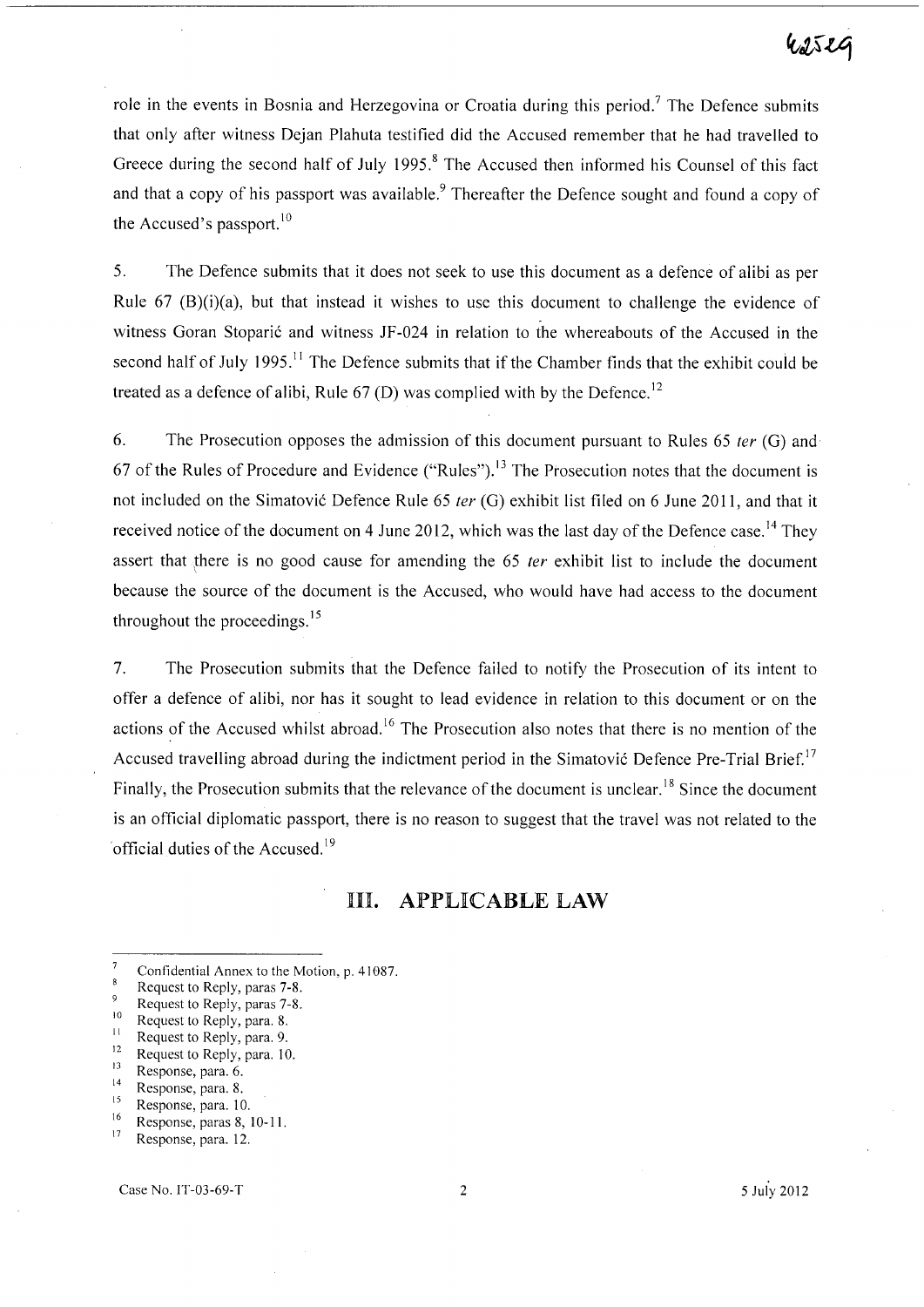8. The Chamber recalls and refers to the applicable law governing the admission of documents from the bar table as set out in a previous decision.<sup>20</sup> It further recalls and refers to the applicable law governing 65 ter exhibit list amendments as set out in a previous decision.<sup>21</sup> While that decision addresses an amendment to the Prosecution's 65  $ter$  list under Rule 65  $ter$  (E)(iii), the Chamber considers that the applicable law for the amendment of the Defence's 65 ter list under Rule 65 ter  $(G)(ii)$  is substantially the same.

# IV. DISCUSSION

9. The Chamber grants the Defence leave to reply in respect of new issues raised in the Response. As the Request to Reply contains the content of the requested reply, the Chamber considers the reply as validly filed.

10. The documents bearing Rule 65 *ter* nos 2D01716 and 2D01717 meet the standard for admission as set out in Rule 89 (C) of the Rules, and the Defence has demonstrated with clarity and specificity where and how each of these documents fit into its case. The Chamber will therefore admit these documents into evidence.

11. The document bearing Rule 65 ter no. 2D01718 concerns the whereabouts of the Accused during the time of his alleged crimes. It is therefore *prima facie* relevant to and probative of issues raised in this case. The Defence has shown good cause for adding the documents to its exhibit list at this stage, namely that it was not aware of the document's existence until the testimony of witness Dejan Plahuta. Finally, the document creates a negligible burden on the Prosecution. Being a copy of a passport, the document is short and contains little text. For these reasons the Chamber allows the amendment of Defence's 65 fer exhibit list to include 2D01718.

12. Document 2D01718 cannot form a defence of alibi by itself, as the Prosecutor does not allege that the Accused physically and personally committed any of the crimes he has been charged with.<sup>22</sup> In other words, it is not necessary for the Accused to have been physically present in the region where the crimes were committed in order to be criminally responsible for them. The document is relevant, however, as it contradicts the evidence given by witness Goran Stoparic and witness JF-024 regarding the presence of the Accused in Jahorina in late July and early August

 $\frac{18}{19}$  Response, para. 13.

 $\frac{19}{20}$  Ibid.

<sup>&</sup>lt;sup>20</sup> First Decision on Stanisić Defence Bar Table Motion, 23 May 2012, paras 9-10.

Decision on Sixteenth Prosecution Motion for Leave to Amend its Rule 65 ter Exhibit List with Confidential Annex, 7 October 2010, paras 10-11.

<sup>&</sup>lt;sup>22</sup> Third Amended Indictment, 9 July 2008, para. 10.